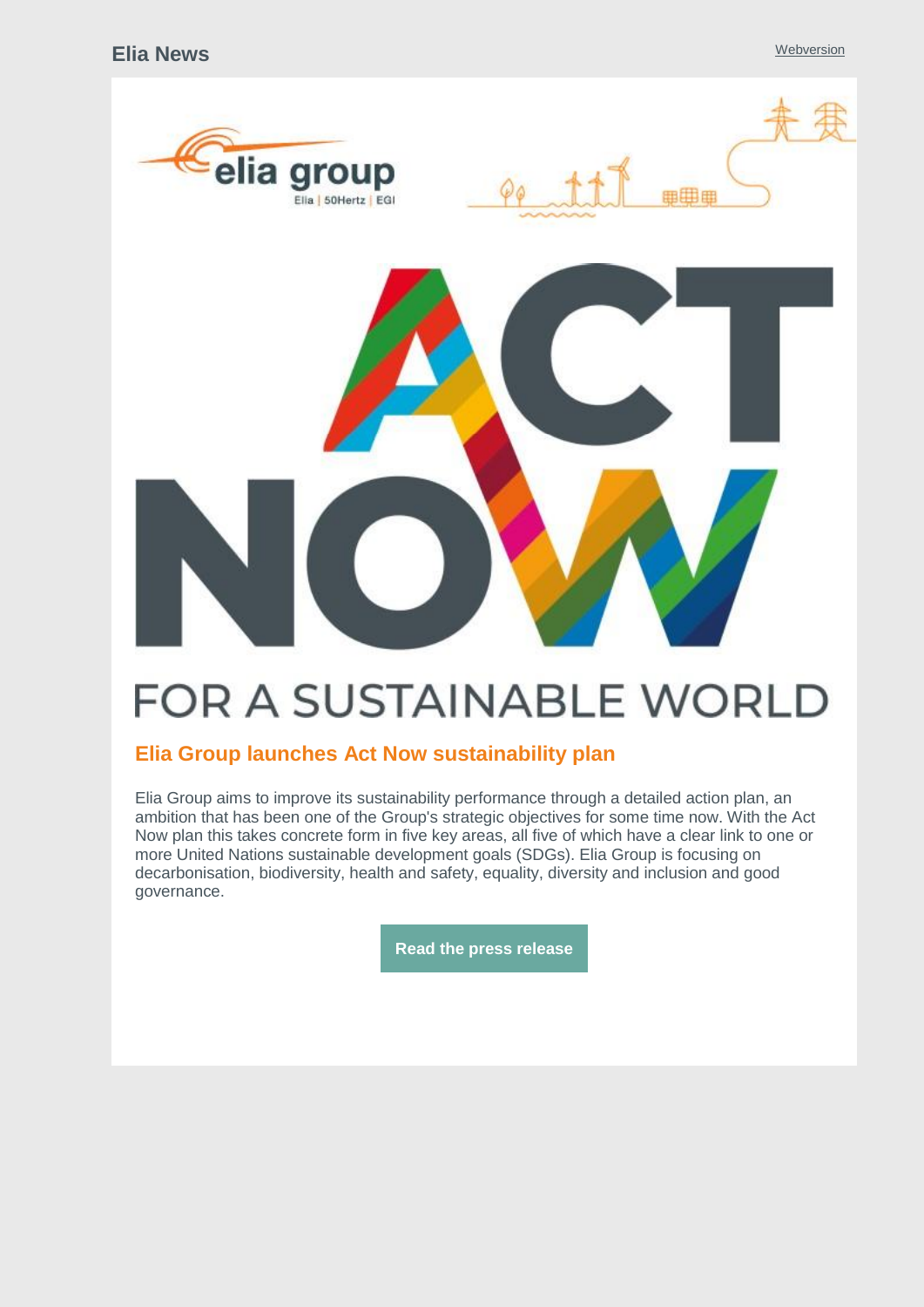

## **Decarbonising the electricity sector**

The greatest gains for the climate can be achieved by decarbonising our electricity system. For Germany, the target is 65% renewable energy by 2030, while Belgium is aiming for 40%. Elia Group wants to support these objectives by investing in its grid. The development of a new market model should also accelerate the further integration of renewable energy. We are also preparing for the electrification of society by seeking out sector convergence, for example with the automotive and construction sectors.



### **Elia Group aims to become CO2 neutral**

Within the company, too, Elia Group aims to reduce CO2 emissions by 2030. For example, grid losses now cause additional CO2 emissions. Elia Group wants to reduce these losses by 28%. The vehicle fleet will also become greener: by 2030 we want to reduce our emissions by 90%. In our new buildings we are aiming for a 30% reduction by complying with the strictest energy standards. In our new substations, we are aiming to reduce our carbon footprint by halving the use of SF6 gas.

**[Watch](http://link.newsletters.elia.be/mm/LC_7309_1105939_0K9R8FQW9N97_49799_ZI1SedSZa8DnOOBfYDd7shLOes3Sm54Pva3Q6apgwcbOtyV2DEOXVL2dPhzP0pNK4-1zSpffEFyNNz-cuvfqXw==.act) the video**





### **Ordinary general meeting approves dividend**

The Elia Group Annual General Meeting has approved the financial results and dividend payout. The gross dividend is €1.71 per share. Some directors were also re-elected or appointed. All agenda items were approved. Due to the coronavirus measures, the meeting was held digitally. You can watch it here.

**Read the press [release](http://link.newsletters.elia.be/mm/LC_7309_1105939_0K9R8FQW9N97_49801_-6HkiXCP1MYX1oI5QHS5LMZ54OhgvoTD+79c2J5S4QkWznKjQ4-wgAgLkOatqZkrpWc3qhLr+x7qkEQK2aXL3hg5nfJW5L7nJYcHzjnBUCFLirN2vMuaYHvrA+QrO28QUHqj3qJhvo4ZhqKctckH8Q==.act)**

### **Quarterly statement confirms financial forecast**

The financial outlook for 2021 has been confirmed in Elia Group's quarterly statement. We expect the adjusted return on equity to be between 5.5% and 6.5%. In Belgium, our target is €365 million in investments. In Germany, 50Hertz is expected to invest around €860 million.

#### **Read the press [release](http://link.newsletters.elia.be/mm/LC_7309_1105939_0K9R8FQW9N97_49800_4QQfofrdKPRUy+kthiVP6BOyMJkxptQToGMTT7gBro-mUePTxkuJuKnHzYOh0K8Oaa4rqLEl7XDZ5zFE39PWluTf9eQdcFh4D6LlJXUCOZ8pJKSk+-0VFJjso-fqclQJs2J8MS8xRC+naQlQRiOfNl2ZQMUsej79zT8ePLE-3cA=.act)**

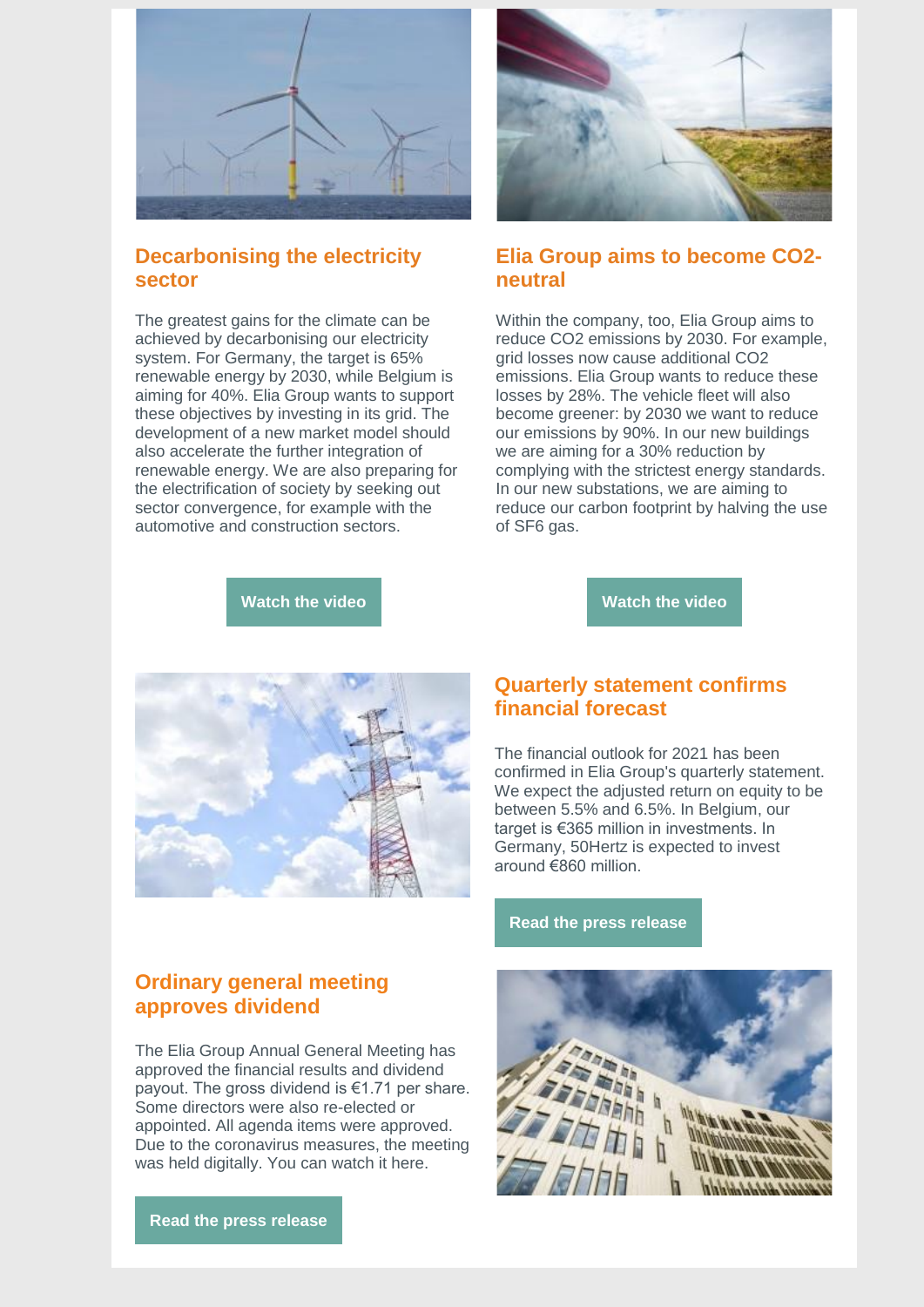

# **Contract for SuedOstLink converter stations awarded**

The contract to build two converter stations for the SuedOstLink has been awarded to Siemens. SuedOstLink is a joint project between 50Hertz and TenneT. It is an important link in the transmission of large volumes of renewable energy. This directcurrent (DC) connection runs from northern Germany, where there is a great deal of wind power, to major consumption centres in the south. The two converter stations are needed to convert the electricity to alternating current (AC).



## **Iberdrola and 50Hertz to build Baltic Eagle offshore substation**

Iberdrola – the Spanish multinational active in the development of offshore wind farms – and 50Hertz have signed an agreement to work together on the offshore substation for the Baltic Eagle wind farm. The contract covers the construction, installation and commissioning of the project in the Baltic Sea. The platform will be built in Belgium. The technical equipment used to receive the electricity from the wind turbines will be installed in the offshore substation.

**Read the press [release](http://link.newsletters.elia.be/mm/LC_7309_1105939_0K9R8FQW9N97_49798_p8QuiwgoPGGQOVxXIT+R8i7hfP7RAEq5vIQSjl8HRGfn12nfphG5ugMrQir9cwg65EJDdFZ8dX0Nyrv-jB-EZ3oEkyZaeiHYG8lXE710rQjQN0SWlvssPPERdfXo-6y9XpL8cHAtRld-JC6qHYyLubTZllLZrG9k7UrC+r8QcIKG-gSPvpOOuTJHRW5iWbzC.act)**



#### **Read the press [release](http://link.newsletters.elia.be/mm/LC_7309_1105939_0K9R8FQW9N97_49799_2Rc+ecyBcYBkoYJCvJjMQcc4z5sFiPamGoq1cjfyXo+zlVKBN9yrR8uK53nTZTPhuGn6wLkOtogITMRbbRcvBiPpd8Y5N8v6Hb8PGKVdx6ZpaJoO8Tr+AA-0IEkjJVcfX7uusYLJQLJVjOlJeAoGE4Ff7l5dTrwdiNjc1n-83U7XEYtf50JBn1LrJJBZFpylMDgEGkaEl84j8gKuG4Y6gYJp-Kufa9TCY0dyJL65epY=.act)**

#### **Consumer-centric market model**

On 18 June, Elia Group will present a new market model that gives consumers a more active role within the electricity system. With the electrification of society and a growing share of renewable energy, demand must be matched to supply, which is why consumers must be able to adapt their behaviour to the state of the grid. On 18 June, we would like to show you how we can support the market in achieving this.

**[Register](http://link.newsletters.elia.be/mm/LC_7309_1105939_0K9R8FQW9N97_49800_CoztrBJPaMff7E4p6J6wfL5uGxfLD1zlciEVcWXD5ELrhhh9qJgKjPQEhlsKFYBMEfXH-HlKhOmYGAM+817P8JrjWgQJfbiey5wnibftvcUbZbWAk9ibWCIM0u5dwgB7FC8P2rifvCVhXg6j4EqpdehU30PAPz20h-ZJ27QXFW0VVvfsWcr+XIUugmcPswi5wgNJGMHafndPWf+prUW-EV1wjBwzD-BurmJtWewqfA5KsAGCsp0BbXIOnD5eXq0QEruAlLz48H0lRfqX6+iX9mZA4t7htjvnQkgXj1OsCHE=.act) for the event**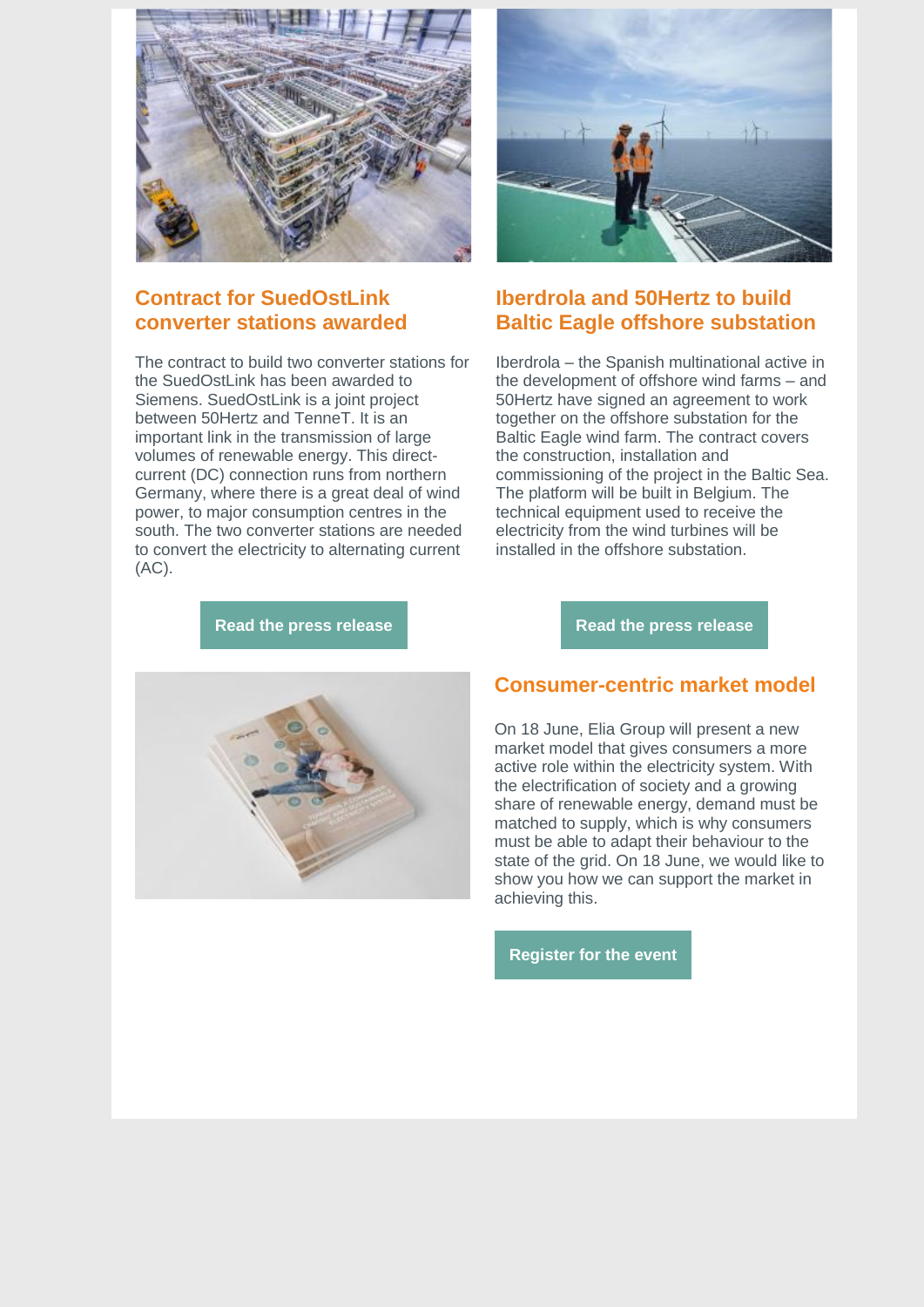#### **Thirty companies testing out new energy services**

Thirty companies from various sectors have been selected for the second round of tests in the IO.Energy project. IO.Energy is an ecosystem of market players working together on new consumer-centric services. Five projects involving electric mobility, local energy communities, green tracking and grid support services will now enter the pilot phase. Ultimately, they might develop into new products or services that prepare the energy landscape for the energy transition.



#### **Read the press [release](http://link.newsletters.elia.be/mm/LC_7309_1105939_0K9R8FQW9N97_49802_eaxZA2rYTZBOW5Q2b4FmTGtx0S3XML8reLaCw+q0xaYJxhlE8MuBAuaMvMqMU-Glp66-urYhoBgy5o-YkFC-4CO758kVwg6hLDVDvi394-Ux1YsbAKdU5Qu2bHKJL+DDtVnubeQPMXi4vm-2cVfywpOZpCd9-VbFoD-WCz2V8s8=.act)**



#### **28 landscape projects in connection with the East Loop**

A resilient forest, ponds, fish caches, nest boxes, orchards and more. These are just a few examples of the various landscape projects that will be deployed in connection with the East Loop. All together, these projects will receive approximately €340,000 from the Elia Landscape and Biodiversity Fund. Ecofirst, an environmental cooperative, is supervising these projects to ensure quality and follow-up.

**More [information](http://link.newsletters.elia.be/mm/LC_7309_1105939_0K9R8FQW9N97_49800_IZNEQnVwPmvYAvF-9LbueohvORd1d8za2MS6lJXSACHPDgA654kGNkfSQGacVSmUmgfLE6xDyB4++Jl-GO3-JSUpztwSBspmrksLWULREYJoEwG9K9AYG26QrGgNW3xDaTTQLkmLwrCX2FCv73G7JBxhaurmJpzpTda+mb9AaunbGPq-jaitrOLqy6Z+7Yx4Ozw1e98GAsLoJyDBM4ZGtsaJYBFPPwUl2e3F3qw8JAHiRhapuNS8cQPwao7Ad90z.act)**

## **INNOVATION NEWS**



#### **Open Innovation Challenge Finals**

The winner of the Open Innovation Challenge will be announced on 21 June. This Elia Group competition focuses on start-ups with a view to encouraging and accelerating innovation towards a successful energy transition. This year's topic is the operation of the offshore grid. Five finalists will present their innovative ideas on this topic, with the winner receiving €20,000, support and the chance to develop their project within the Elia Group. You can follow the final via this link.

**[More](http://link.newsletters.elia.be/mm/LC_7309_1105939_0K9R8FQW9N97_49803_C4MtHI2Jt6XuVKQ1l9ihYQZQZaVr2E-Az4aGJmwjxCBlRGi0u3akXQN0hXo0qncQ9auo2KdqKSAWbafOP4qojA==.act) info**